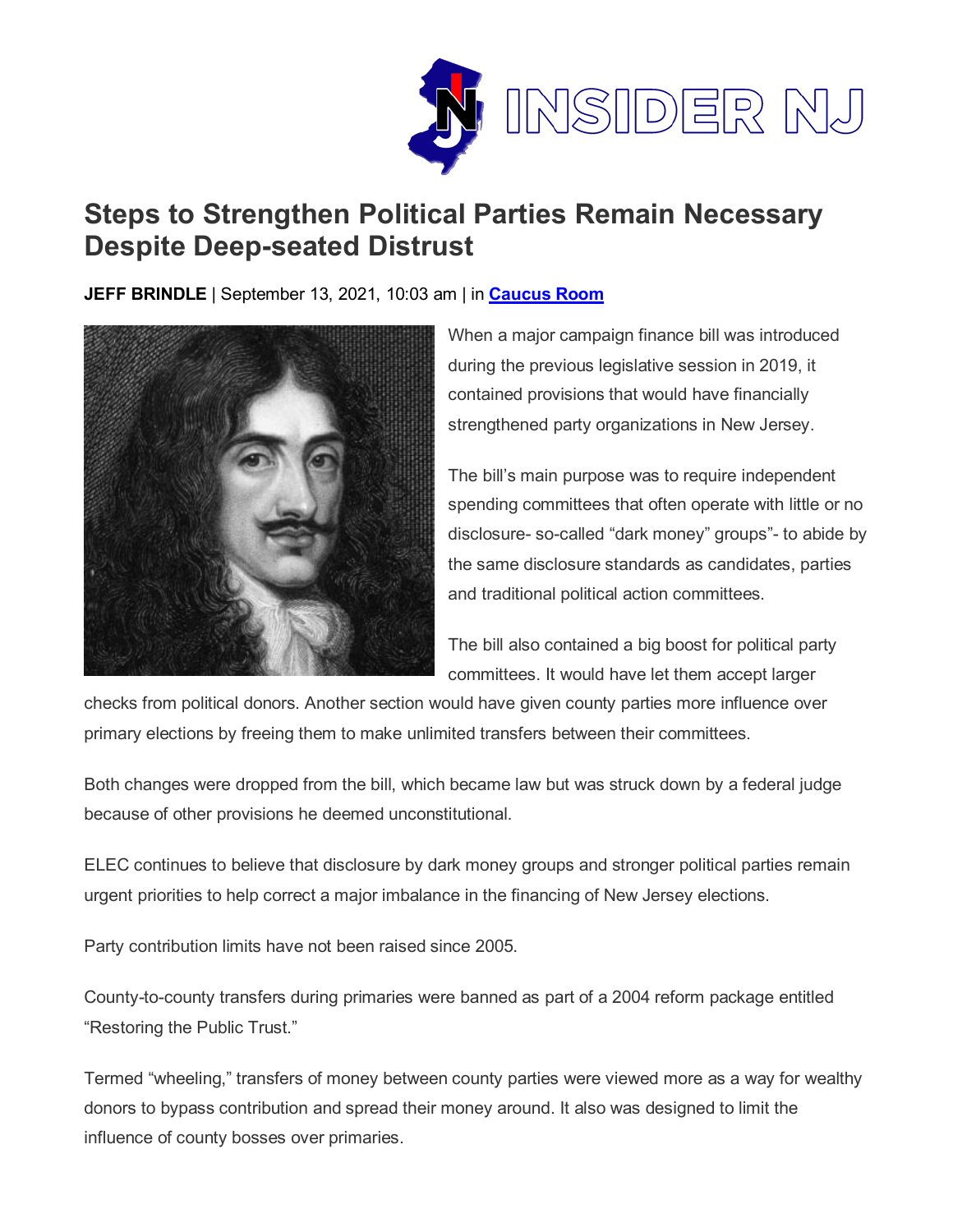During the past 15 years, however, party committees have become weaker because of these and other restrictions. At the same time, many special interest groups have opted to give less money to parties and instead spend more of their money independently on elections.

In 2005, the two state parties, four legislative leadership committees and 42 county parties together spent \$38.7 million compared to just over \$411,224 spent by independent groups. By 2017, independent group spending in New Jersey elections had increased 12,495 percent to \$52.4 million.

During the same period, the collective spending of the "Big Six" and counties dropped 29 percent to \$27.5 million.

As a result, independent groups in 2017 spent nearly twice as much as the 48 state and county party committees in New Jersey combined.

| Year                                         | 2015         | 2017         | Change % |
|----------------------------------------------|--------------|--------------|----------|
| <b>Big Six</b>                               | \$19,667,905 | \$13,348,131 | $-32\%$  |
| Counties                                     | \$19,009,467 | \$14,114,921 | $-26%$   |
| <b>Total Party Committees</b>                | \$38,677,372 | \$27,463,052 | $-29%$   |
| Independent Spending<br>by Special Interests | \$411,224    | \$51,794,326 | 12,495%  |

## **Spending on Gubernatorial and Legislative Election**

Additional data shows "dark money" also is growing in New Jersey federal elections. In the 2018 congressional election, independent groups spent 600 percent more than the parties, \$50 million to \$8.1 million, respectively.

While legitimate concerns about past abuses involving party bossism and corruption spurred efforts to rein in party officials, the fact remains that political parties are more transparent and accountable than many of the independent groups that are flourishing in recent elections.

Letting these increasingly powerful and often secretive entities dominate elections may create even more potential for corruption.

Just ask citizens of Ohio.

A scandal involving \$60 million in dark money erupted in Ohio over a year ago with a major federal indictment. So far, it has led to the indictment and ouster of the state's House Speaker (though he insists he is not guilty), a utility paying \$230 million in fines, guilty pleas by two individuals involved in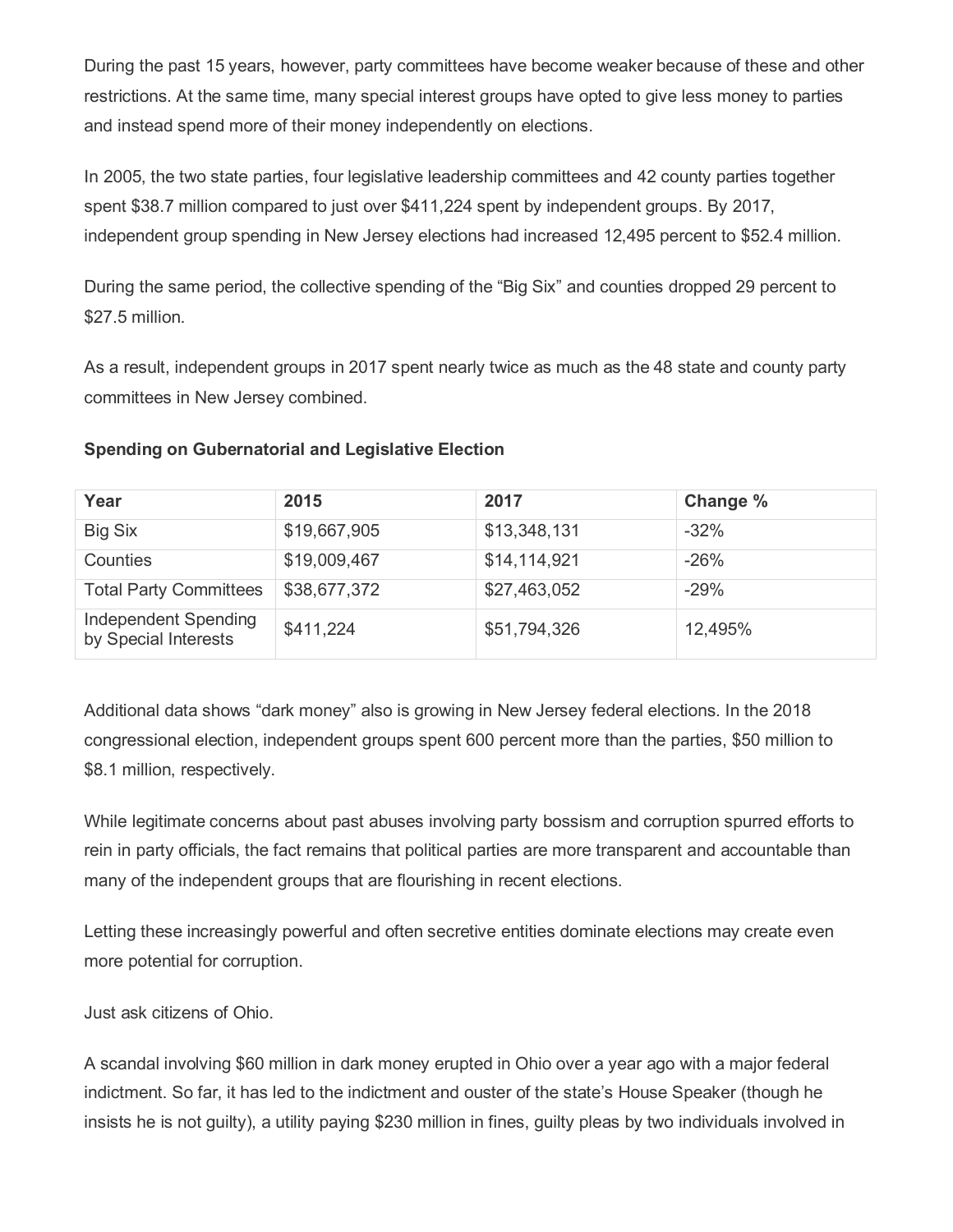the alleged conspiracy, an 162-count complaint filed by the state's campaign finance agency, and multiple reform bills.

New Jersey shouldn't wait for such a scandal to enact its own reforms.

Unfortunately, distrust of political parties is deeply ingrained and dates back hundreds of years.

This skepticism toward political parties can perhaps be traced to  $17<sup>th</sup>$  century England and the reign of King Charles II (pictured).

As was characteristic of the Stuart Era in England (1603-1689), a dispute emerged regarding the Anglican faith as the official religion of England.

Thomas Osborne, principal minister to King Charles II and Earl of Derby, identified the King as favoring the Anglican cause. Osborne and his followers were opposed by Anthony Ashley Cooper, the First Earl of Shaftesbury. As a versatile politician, the Earl of Shaftesbury cooperated with the effort to restore the monarchy, but at the same time favored religious toleration.

Stuart Era historians point to the factions that emerged over this religious divide- the (royal) "court" and the "country" – as the first modern examples of political parties.

Despite the emergence of party loyalty, individuals belonging to each faction refused to call themselves a party because they feared it might foster disunity. Thus skepticism toward political parties began soon after their birth.

These factional differences became all the more apparent during the reign of Queen Anne (1702-1714). Though Anne attempted to remain above party strife, Peter Ackroyd, author of 'Revolution' quotes her saying "if I should be so unfortunate as to fall into the hands of either (Tory on Whig parties), I shall look upon myself . . . to be in reality their slave."

Ackroyd, referring to Queen Anne, comments: "She disliked and distrusted the violent partisans on both sides."

A few years later, this distrust of parties was advanced by satirist Jonathan Swift in Gullivers Travels, published in 1726. Swift wrote: "They (Tory and Whig) will neither eat nor drink, nor talk with each other."

This early reluctance about party, as with many traditions and customs, was adopted by Americans.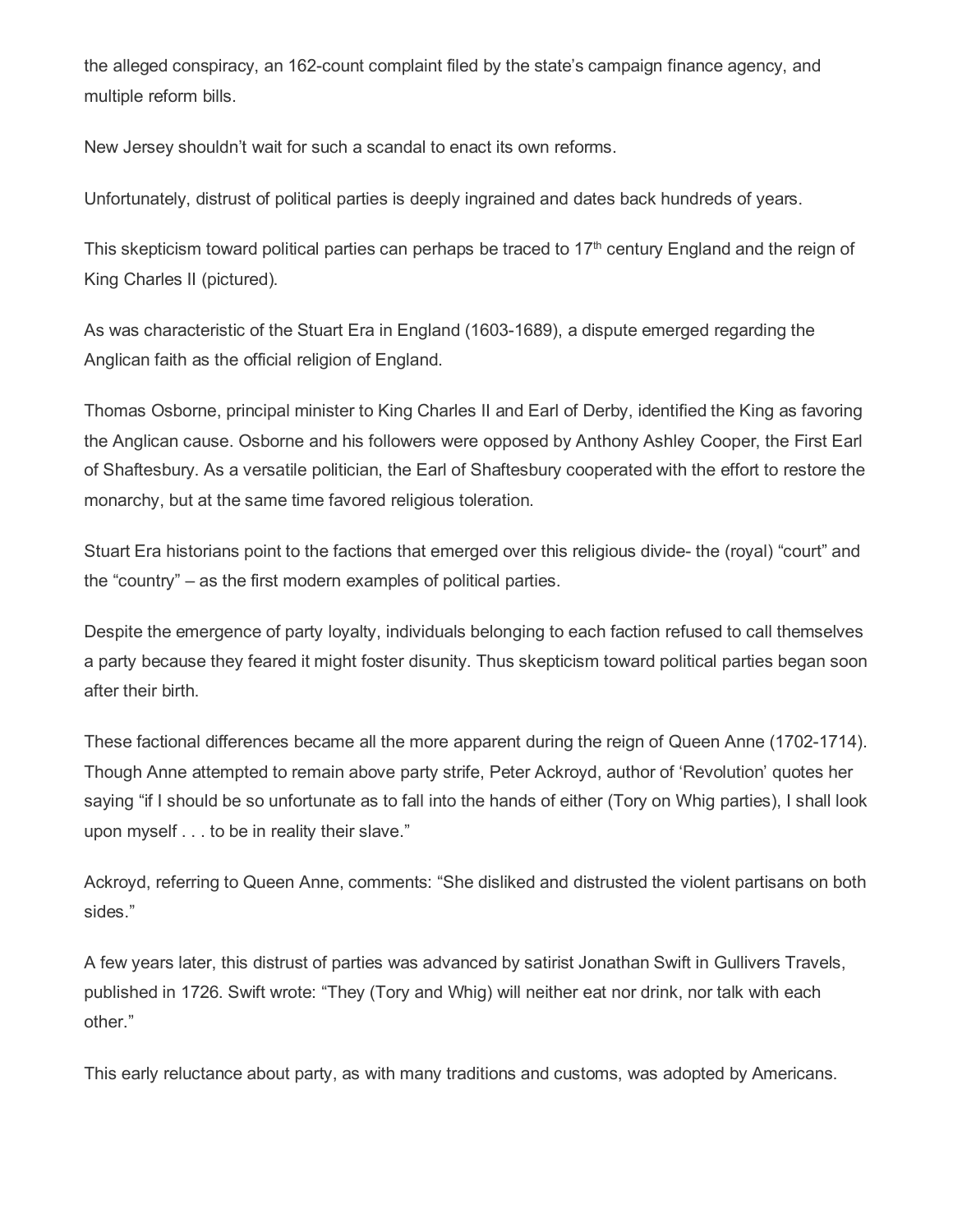President George Washington in his farewell address to the nation in 1796 said "the common and continual mischief of the spirit of party are sufficient to make it the interest and duty of wise people to discourage and restrain it."

Upon writing to Thomas Jefferson he said: "I was no party man myself, and the first wish of my heart was, if parties did exist, to reconcile them."

In 1838, at the Young Men's Lyceum in Springfield, Illinois, Abraham Lincoln said "party passion has helped us; but can do no more, it will in the future be our enemy."

During the Progressive Era, reforms were enacted to blunt the influence of corrupt party machines. These reforms included government regulation of elections, voter registration, civil service, as well as constitutional amendments that gave women the vote and established direct election of U.S. Senators. Interestingly, the constitutional amendments had the support of the political parties of the day.

These reforms, while diminishing political parties, nevertheless were necessary at the time because they made parties more accountable and subject to statutory law. They did, however, help further instill skepticism toward parties in the public mind.

Further diminishment of political parties is no longer necessary and, in fact, may be counter-productive because of the emerging dominance of less accountable, less transparent "dark money" groups over the electoral process.

Political parties represent a broad coalition of people, organize government, and in this social media age of information overload they provide a guide to the individual voter who can look to the party label for help in understanding where candidates stand on the issues. On the other hand, independent groups provide no link to the candidates and therefore only contribute to overall confusion and lack of information on the part of voters.

Further, political parties disclose their financial activities, help to organize majorities in government and through so doing can bring compromise to an often polarized governmental process.

There are numerous other reasons why modern day political parties are good for government, not the least of which is that they get voters to the polls, something needed as voter turnout trends downward.

The Election Law Enforcement Commission has put forth the proposals for strengthening political parties and bringing transparency to independent groups involved in electioneering activity. It is hoped that the Legislature will consider the need to strengthen the parties as a way to further good government in New Jersey.